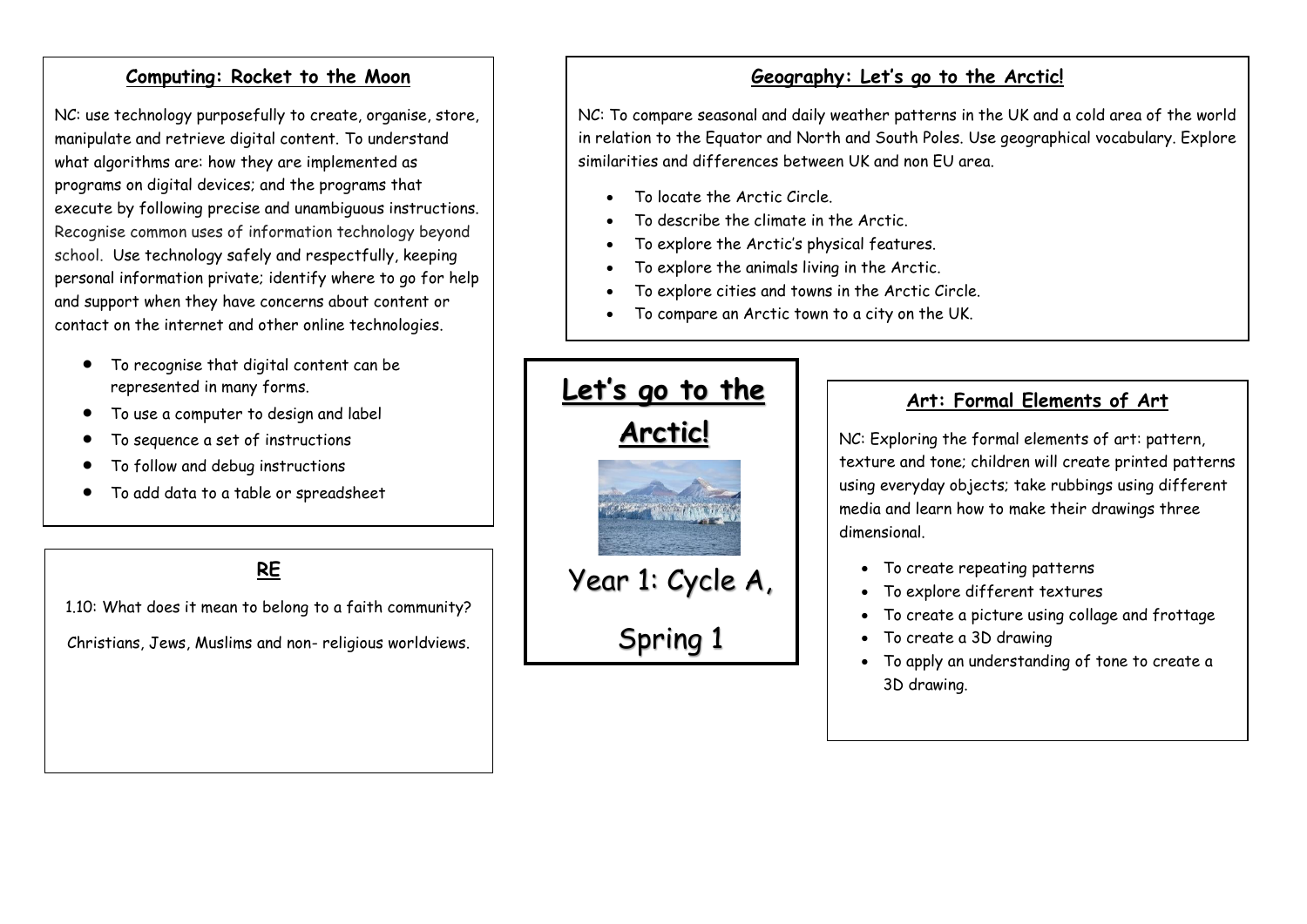### **Science: Identifying Animals**

**Animals, including Humans**

**NC:** Identify and name a variety of common animals including fish, amphibians, reptiles, birds and mammals. Identify and name a variety of common animals that are carnivores, herbivores and omnivores. Describe and compare the structure of a variety of common animals (fish, amphibians, reptiles, birds and mammals including pets).

- To identify and name a variety of common animals.
- To be able to identify and name a variety of common UK mammals.
- To be able to identify and compare a variety of common UK birds and reptiles.
- To be able to identify and compare a variety of common UK fish and amphibians.
- To be able to identify and sort carnivores, herbivores and omnivores.
- To be able to take care of animals.
- To collect data about animals and answer questions.





#### **Music**

In the Groove